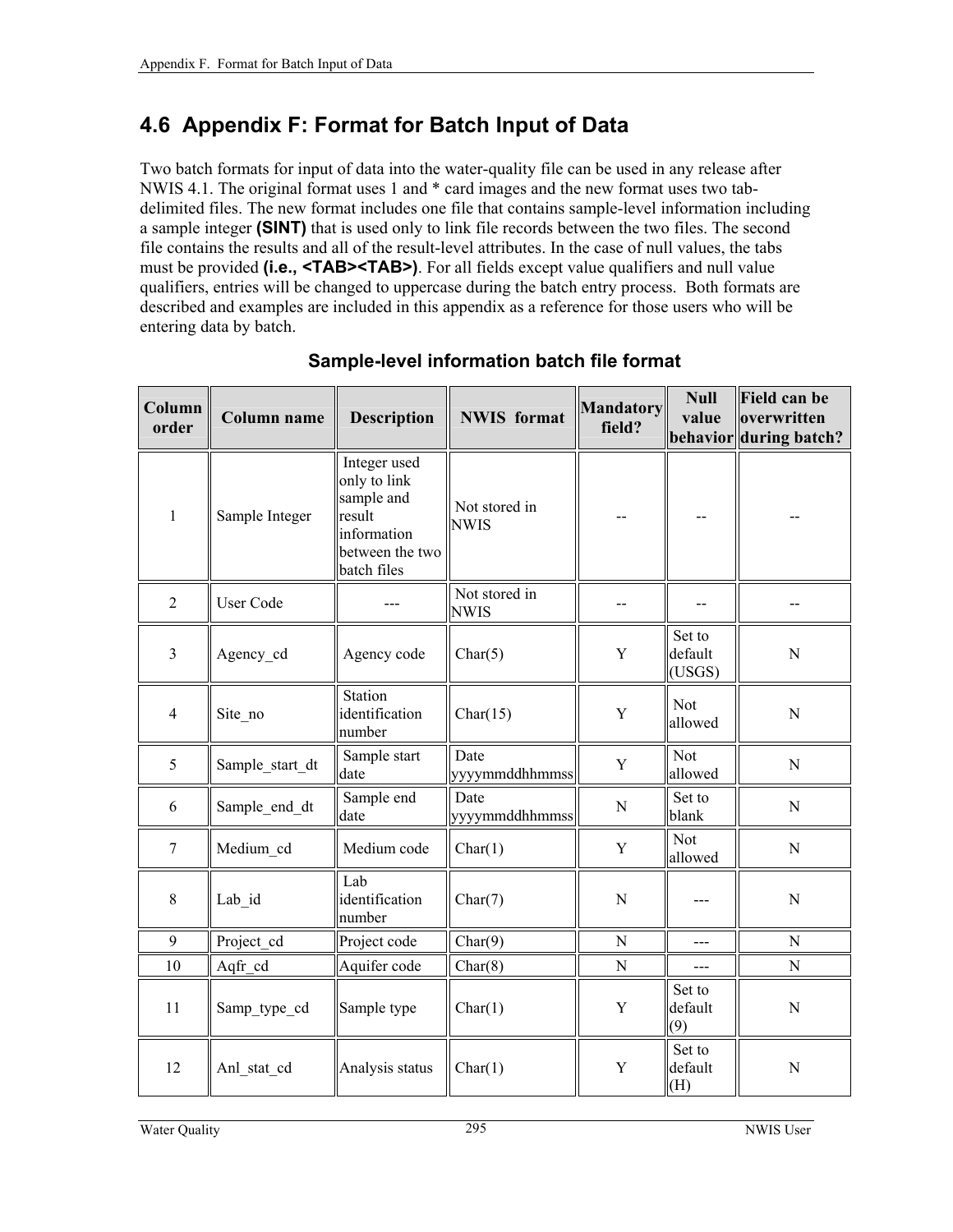| Column<br>order | <b>Column name</b>                | <b>Description</b>          | <b>NWIS</b> format | <b>Mandatory</b><br>field? | <b>Null</b><br>value                                                         | <b>Field can be</b><br>overwritten<br>behavior during batch? |
|-----------------|-----------------------------------|-----------------------------|--------------------|----------------------------|------------------------------------------------------------------------------|--------------------------------------------------------------|
| 13              | Anl_src_cd                        | Analysis source             | Char(1)            | Y                          | Set to<br>default<br>(9)                                                     | $\overline{N}$                                               |
| 14              | Hyd_cond_cd                       | Hydrologic<br>condition     | Char(1)            | Y                          | Set to<br>default<br>$(9)$ ; if<br>medium<br>$code = 6$<br>or S, set<br>to X | $\overline{N}$                                               |
| 15              | Hyd event cd                      | Hydrologic<br>event         | Char(1)            | Y                          | Set to<br>default<br>$(9)$ ; if<br>medium<br>$code = 6$<br>or S, set<br>to X | ${\bf N}$                                                    |
| 16              | Tissue id                         | Tissue sample<br>identifier | Char(8)            | $\mathbf N$                | ---                                                                          | $\mathbf N$                                                  |
| 17              | Body_part_cd                      | Body part code              | Char(3)            | N                          | ---                                                                          | ${\bf N}$                                                    |
| 18              | Lab smp com                       | Lab sample<br>comment       | Varchar (300)      | $\mathbf N$                |                                                                              | $\mathbf Y$                                                  |
| 19              | Field smp com                     | Field sample<br>comment     | Varchar (300)      | ${\bf N}$                  | $---$                                                                        | ${\bf N}$                                                    |
| 20              | sample_tz_cd                      | Sample time<br>datum        | char(6)            | ${\bf N}$                  | Populated<br>with<br>sitefile<br>setting                                     | Y; but UTC<br>stored time is not<br>recomputed               |
| 21              | tm datum rlblty c Time-datum<br>d | reliability code            | char(1)            | N                          | Set to<br>default<br>K                                                       | Y                                                            |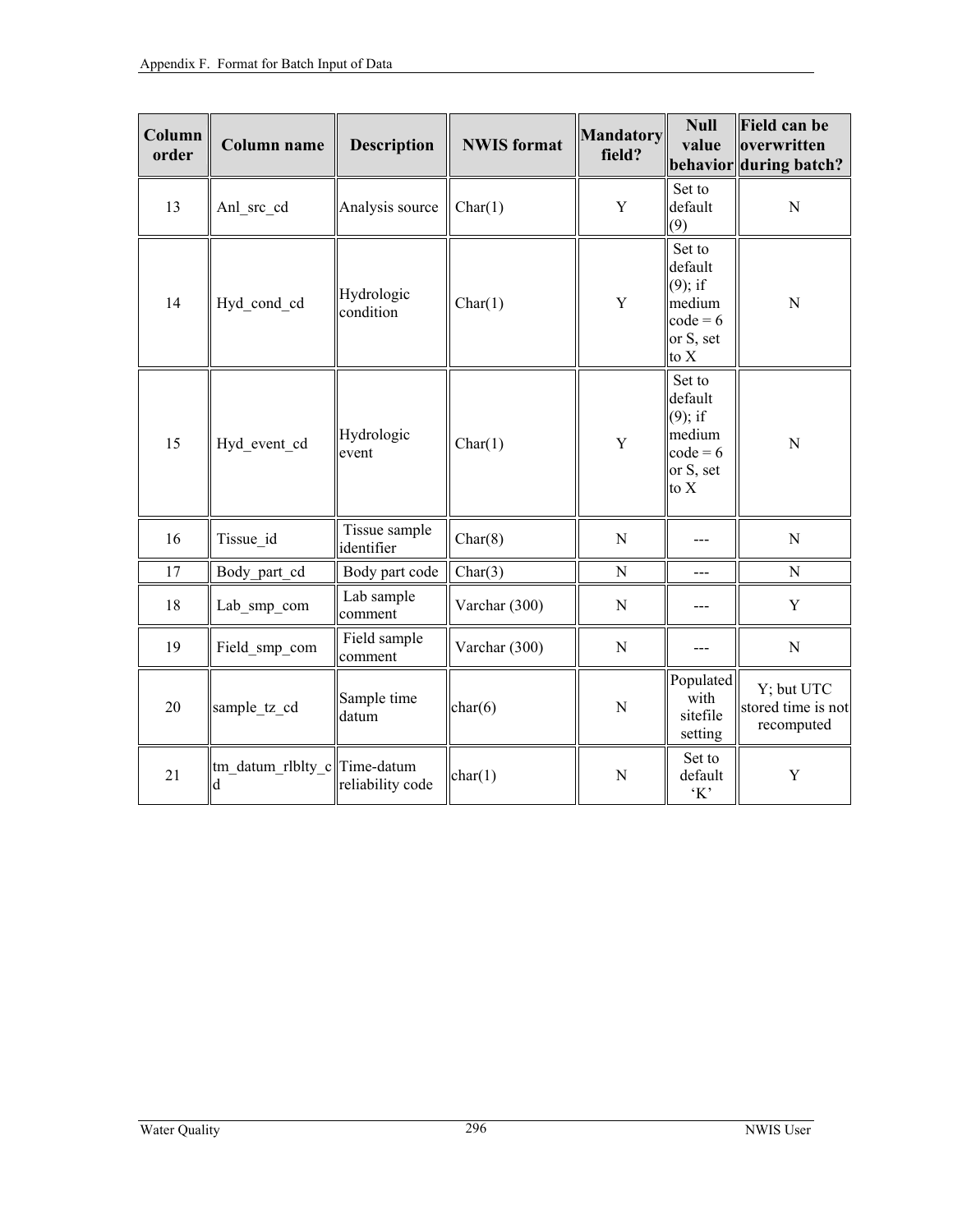| Column<br>order | Column name          | <b>Description</b>                                                                           | <b>NWIS</b><br>format        | <b>Mandatory</b><br>field? | behavior                                                                                                              | Field can be<br>Null value overwritten<br>during<br>batch? |
|-----------------|----------------------|----------------------------------------------------------------------------------------------|------------------------------|----------------------------|-----------------------------------------------------------------------------------------------------------------------|------------------------------------------------------------|
| $\mathbf{1}$    | Sample Integer       | Integer used only to link<br>sample and result<br>information between the<br>two batch files | Not stored<br>in NWIS        | $\mathbf Y$                |                                                                                                                       |                                                            |
| $\mathbf{2}$    | Parameter cd         | Parameter code                                                                               | Char $(5)$                   | Y                          |                                                                                                                       |                                                            |
| $\overline{3}$  | Result_va            | Result value                                                                                 | Float                        | $\mathbf N$                | '#' can be<br>used to set a<br>result to<br>null as long<br>as a null<br>remark or<br>null<br>qualifier is<br>present | Y                                                          |
| $\overline{4}$  | Remark cd            | Remark code                                                                                  | Char $(1)$                   | $\mathbf N$                | ---                                                                                                                   | Y                                                          |
| 5               | QA_cd                | Quality-assurance code                                                                       | Char $(1)$                   | N                          | Set to<br>default(A)                                                                                                  | ${\bf N}$                                                  |
| 6               | QW method cd         | Method code                                                                                  | Char $(1)$                   | N                          |                                                                                                                       | $\mathbf Y$                                                |
| 7               | Result rd            | Rounding code                                                                                | Char $(1)$                   | N                          | ---                                                                                                                   | Y                                                          |
| 8               | Val_qual_cd          | Value qualifiers                                                                             | Char $(12)$                  | ${\bf N}$                  | ---                                                                                                                   | $\mathbf Y$                                                |
| 9               | Rpt lev va           | Report level                                                                                 | Float                        | N                          | ---                                                                                                                   | $\mathbf Y$                                                |
| 10              | Rpt_lev_cd           | Report level type                                                                            | Varchar (6)                  | ${\bf N}$                  | ---                                                                                                                   | $\mathbf Y$                                                |
| 11              | dqi_cd               | Data quality indicator                                                                       | Char $(1)$                   | Y                          | Set to<br>default(S)                                                                                                  | ${\bf N}$                                                  |
| 12              |                      | Null_val_qual_c  Null-value qualifier                                                        | Char $(1)$                   | $\mathbf N$                |                                                                                                                       | $\mathbf Y$                                                |
| 13              | Prep_set_no          | Preparation set number                                                                       | Char $(12)$                  | ${\bf N}$                  | ---                                                                                                                   | $\mathbf Y$                                                |
| 14              | Anl_set_no           | Analytical set number                                                                        | $\overline{\text{Char}}(12)$ | ${\bf N}$                  | ---                                                                                                                   | $\mathbf Y$                                                |
| 15              | Anl dt               | Analysis date                                                                                | Date                         | N                          | ---                                                                                                                   | Y                                                          |
| 16              | Prep dt              | Preparation date                                                                             | Date                         | ${\bf N}$                  | ---                                                                                                                   | Y                                                          |
| 17              | Lab result com       | Laboratory result<br>comment                                                                 | Varchar<br>(300)             | ${\bf N}$                  | ---                                                                                                                   | Y                                                          |
| 18              | Field result co<br>m | Field result comment                                                                         | Varchar<br>(300)             | $\mathbf N$                | ---                                                                                                                   | ${\bf N}$                                                  |
| 19              | Lab std dev          | Laboratory standard<br>deviation                                                             | Float                        | ${\bf N}$                  | ---                                                                                                                   | Y                                                          |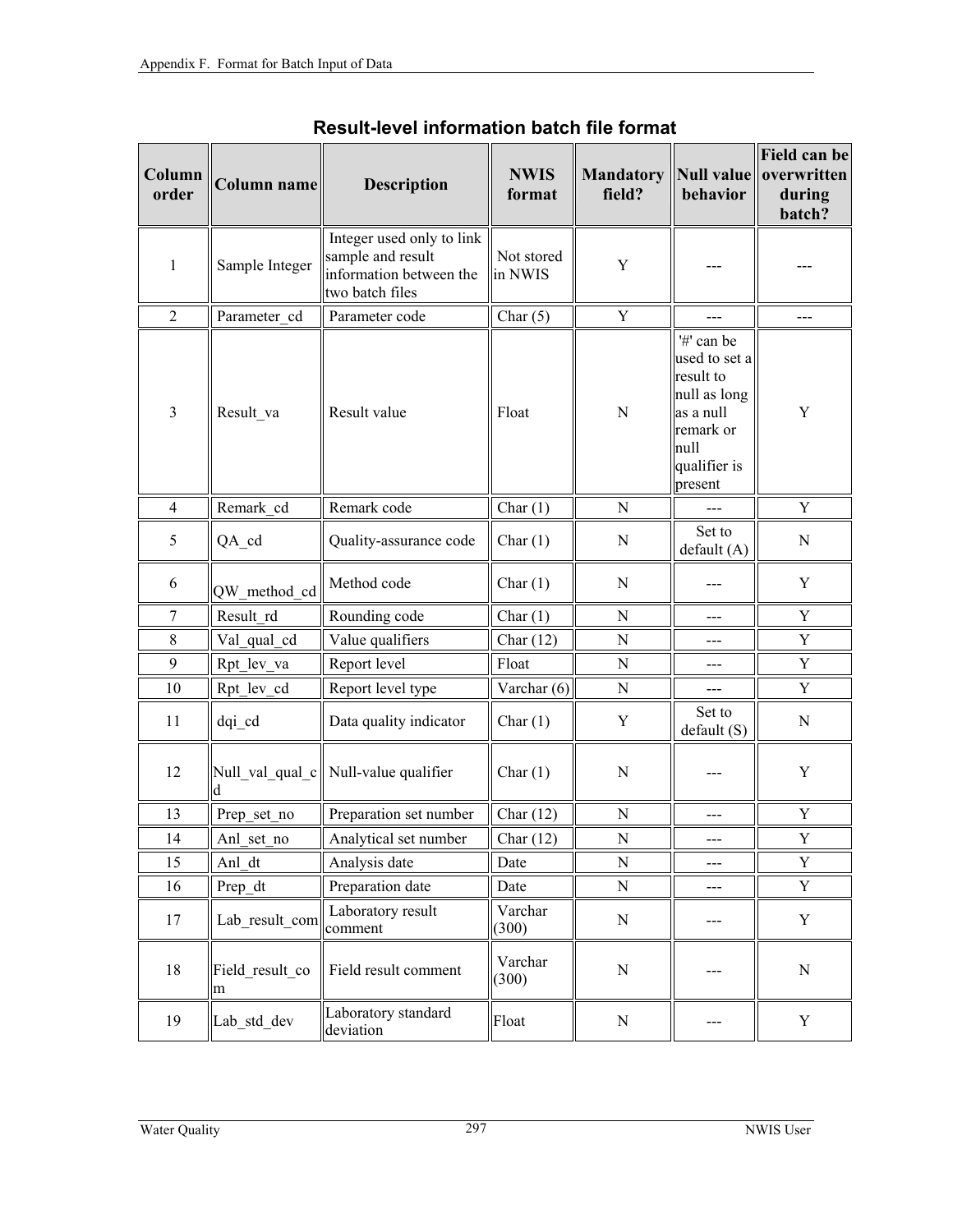| Column       | <b>Description</b>                                                                                                                                      | <b>Mandatory</b><br>Field? | Field can be<br>overwritten<br>during<br>batch? |  |  |  |  |
|--------------|---------------------------------------------------------------------------------------------------------------------------------------------------------|----------------------------|-------------------------------------------------|--|--|--|--|
|              | 1-card format                                                                                                                                           |                            |                                                 |  |  |  |  |
| $\mathbf{1}$ | Card type (1)                                                                                                                                           | Y                          | ---                                             |  |  |  |  |
| $2 - 16$     | Station number                                                                                                                                          | Y                          | N                                               |  |  |  |  |
| 17           | Medium code                                                                                                                                             | Y                          | N                                               |  |  |  |  |
| 18-19        | Begin year, last two digits                                                                                                                             | Y                          | N                                               |  |  |  |  |
| $20 - 21$    | Begin month, use leading zeros                                                                                                                          | Y                          | N                                               |  |  |  |  |
| $22 - 23$    | Begin day, use leading zeros                                                                                                                            | Y                          | N                                               |  |  |  |  |
| 24-27        | Begin time (2400-hours system, use leading zeros)                                                                                                       | Y                          | N                                               |  |  |  |  |
| 28-29        | End month, use leading zeros                                                                                                                            | N                          | N                                               |  |  |  |  |
| $30 - 31$    | End day, use leading zeros                                                                                                                              | N                          | N                                               |  |  |  |  |
| 32-35        | End time (2400-hours system, use leading zeros)                                                                                                         | N                          | N                                               |  |  |  |  |
| $36-43$      | Geologic unit code                                                                                                                                      | N                          | N                                               |  |  |  |  |
| 44           | Analysis status code                                                                                                                                    | $\mathbf N$                | Y                                               |  |  |  |  |
| 45           | Analysis source code                                                                                                                                    | N                          | Y                                               |  |  |  |  |
| 46           | Hydrologic condition code                                                                                                                               | $\mathbf N$                | Y                                               |  |  |  |  |
| 47           | Sample type code                                                                                                                                        | N                          | Y                                               |  |  |  |  |
| 48           | Hydrologic event code                                                                                                                                   | N                          | Y                                               |  |  |  |  |
| 49-51        | <b>Blank</b>                                                                                                                                            | N                          | ---                                             |  |  |  |  |
| 52-53        | May be left blank. If so, the program will assume 19 if<br>the year coded in column 18-19 is 50 or more and will<br>assume 20 if the year is 49 or less | ${\bf N}$                  | N                                               |  |  |  |  |
| 54-61        | <b>Blank</b>                                                                                                                                            | N                          |                                                 |  |  |  |  |
| $62 - 63$    | Data category (all values default to QW)                                                                                                                | N                          |                                                 |  |  |  |  |
| 64-68        | Agency Code (null will default to USGS)                                                                                                                 | Y                          | N                                               |  |  |  |  |
| 69-75        | Laboratory ID                                                                                                                                           | N                          | ---                                             |  |  |  |  |
| 76           | District processing status                                                                                                                              | N                          | Y                                               |  |  |  |  |
| 77-80        | <b>Blank</b>                                                                                                                                            | N                          | ---                                             |  |  |  |  |

## **1 and \* card batch file format**